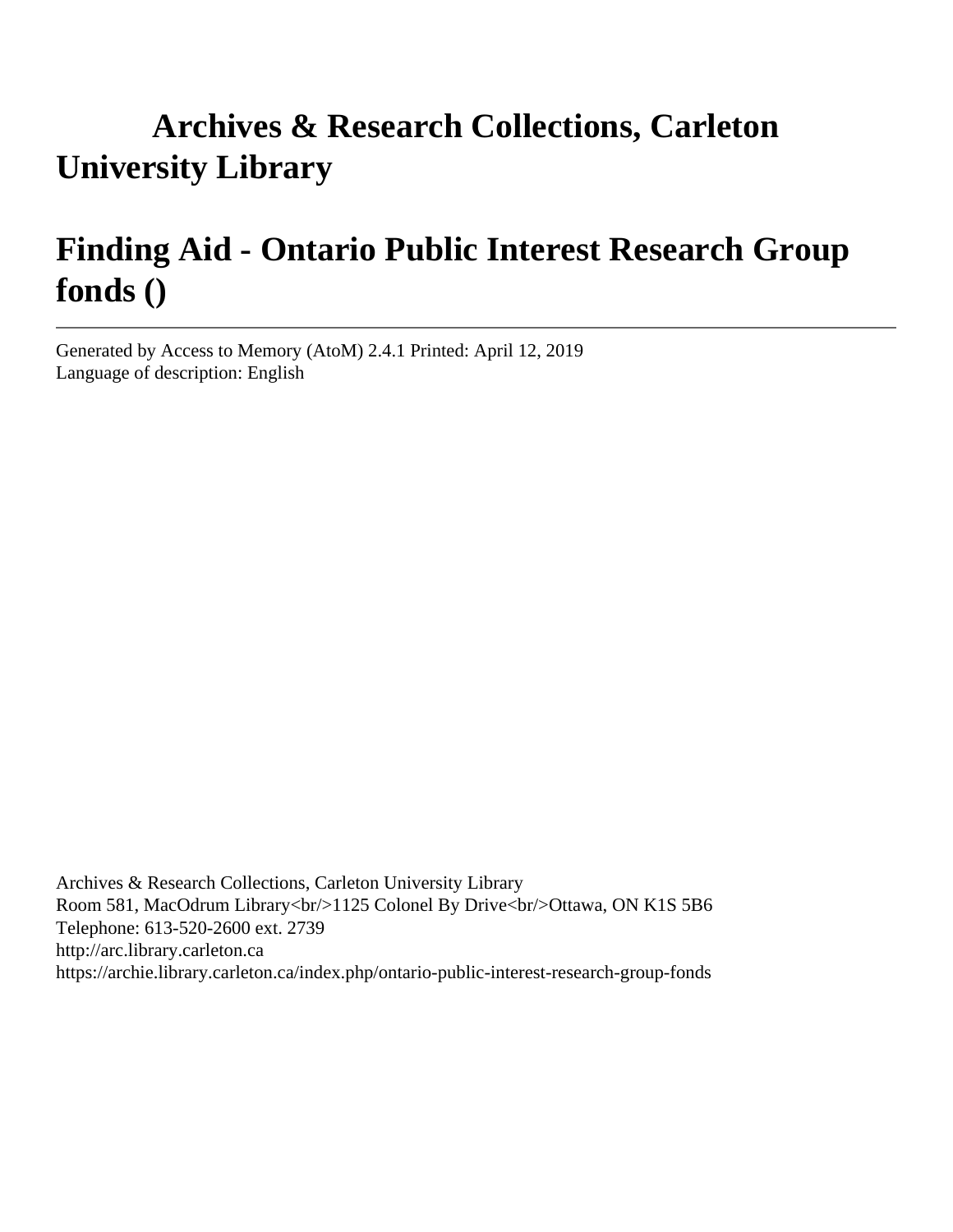## **Table of contents**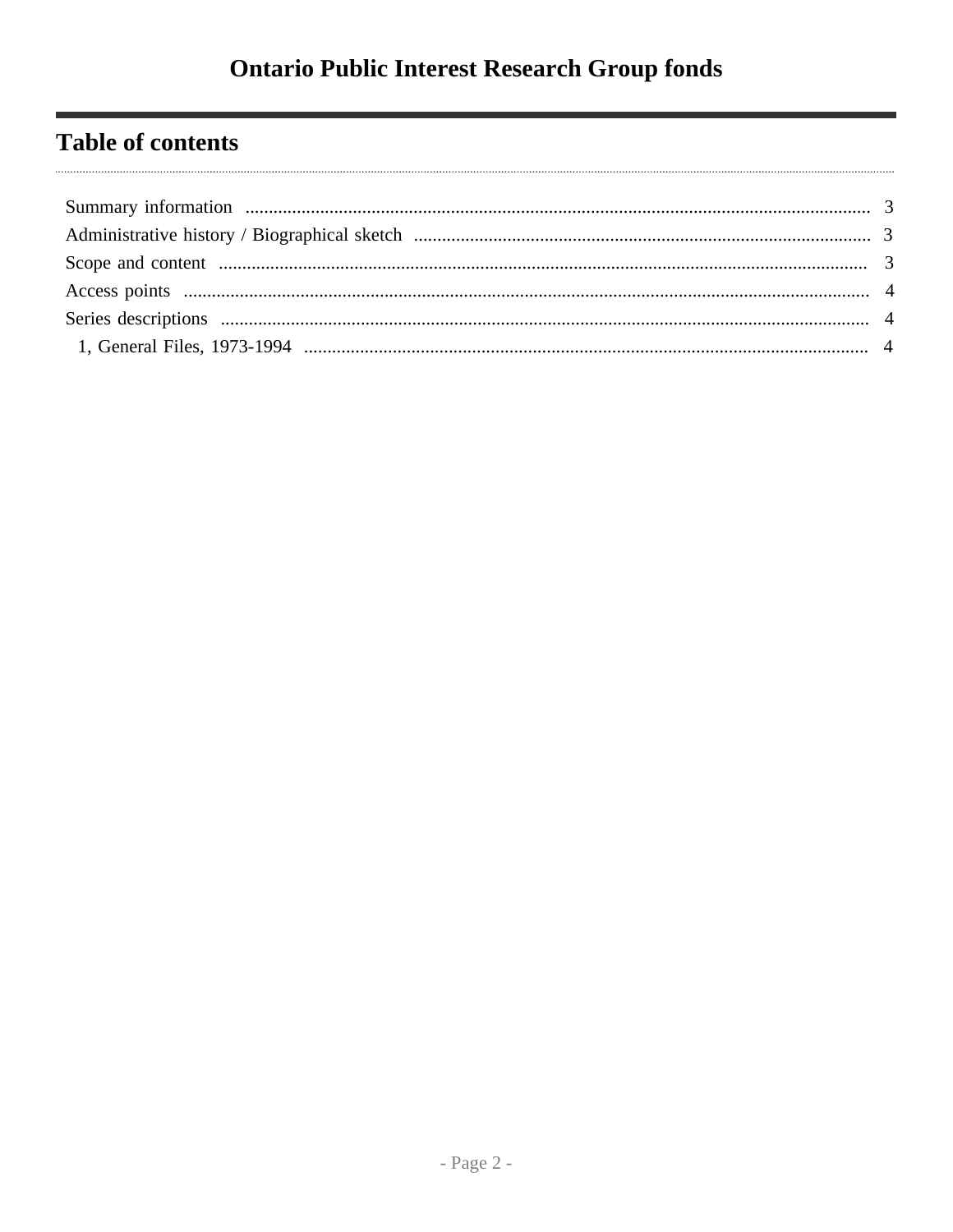| <b>Repository:</b>                           | Archives & Research Collections, Carleton University Library |
|----------------------------------------------|--------------------------------------------------------------|
| <b>Title:</b>                                | <b>Ontario Public Interest Research Group fonds</b>          |
| Date:                                        | 1973 - 1994 (date of creation)                               |
| <b>Physical description:</b>                 | $*1.3$ m of textual records                                  |
| Dates of creation,<br>revision and deletion: |                                                              |

### <span id="page-2-0"></span>**Summary information**

## <span id="page-2-1"></span>**Administrative history / Biographical sketch**

#### **Note**

Ontario Public Interest Research Group (OPIRG) was established in the province of Ontario in 1971, as part of a larger national and international network. OPIRG is a charitable non-profit corporation of eleven campus-based PIRGs in the province of Ontario; they include: OPIRG-McMaster, OPIRG-Brock, Waterloo-PIRG, OPIRG-Guelph, OPIRG-Kingston, OPIRG-Carleton, OPIRG-Windsor, OPIRG-Peterborough, OPIRG-York, OPIRG-Toronto, and OPIRG-GRIPO Ottawa. Each group promotes campus and community-based research and action on social justice and environmental issues.

## <span id="page-2-2"></span>**Scope and content**

This fonds consists of one series: General files. This series consists of textual records documenting the administration, activities, research and programming of OPIRG.

#### **Notes**

#### **Title notes**

#### **Other notes**

• **Publication status**: Published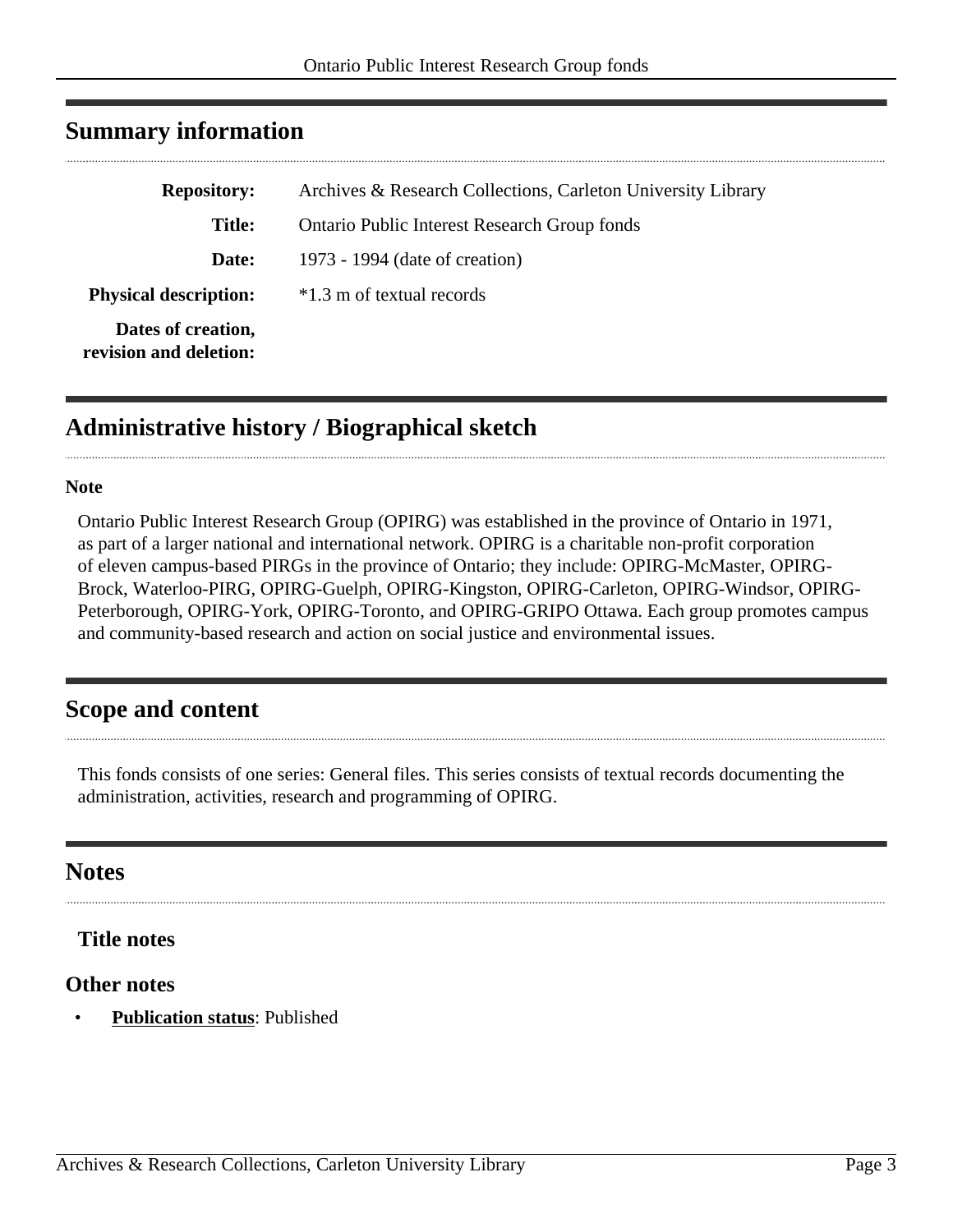### <span id="page-3-0"></span>**Access points**

- Ontario Public Interest Research Group (OPIRG)
- Textual record (documentary form)

## <span id="page-3-1"></span>**Series descriptions**

#### <span id="page-3-2"></span>**Series 1: General Files**

Date: 1973-1994 (date of creation)

Scope and content:

This series consists of textual records created and accumulated by OPIRG in the course of their activities, from the 1970s through to 1994. Material from local chapters as well as provincial-level records are included as follows: organizational, planning and budgetary records; correspondence; reports; newsletters; press releases and issues sheets; meeting minutes and notices; event posters and leaflets; and press clippings and other historical documentation. Documents specific to OPIRG-Carleton include press clippings, Crosscurrents scripts and Charlatan articles.

Physical description: \*1.3 m of textual records

Access points:

• Textual record (documentary form)

#### Publication status:

Published

| File / item list |                                                           |           |               |           |
|------------------|-----------------------------------------------------------|-----------|---------------|-----------|
| Ref code         | Title                                                     | Dates     | Access status | Container |
| $1 - 1$          | File - 300.01 - PIRG's - General,<br>1973-1983            | 1973-1990 |               | OPIRG-01  |
| $1-2$            | File - 300.04 - Congress, 1981-1985                       | 1973-1990 |               | OPIRG-01  |
| $1-3$            | File - 300.04 - Public Interest School,<br>1989-1990      | 1973-1990 |               | OPIRG-01  |
| $1 - 4$          | File - 300.05 - Canadian PIRG's, 1984                     | 1973-1990 |               | OPIRG-01  |
| $1 - 5$          | File - 300.05 - American PIRG's (Part I),<br>1976-1984    | 1973-1990 |               | OPIRG-01  |
| $1-6$            | File - 300.05 - American PIRG's (Part II),<br>1976-1984   | 1973-1990 |               | OPIRG-01  |
| $1 - 7$          | File - 300.06 - OPIRG Provincial (Part I),<br>1977-1985   | 1973-1990 |               | OPIRG-01  |
| $1 - 8$          | File - 300.06 - OPIRG Provincial (Part)<br>II), 1977-1985 | 1973-1990 |               | OPIRG-01  |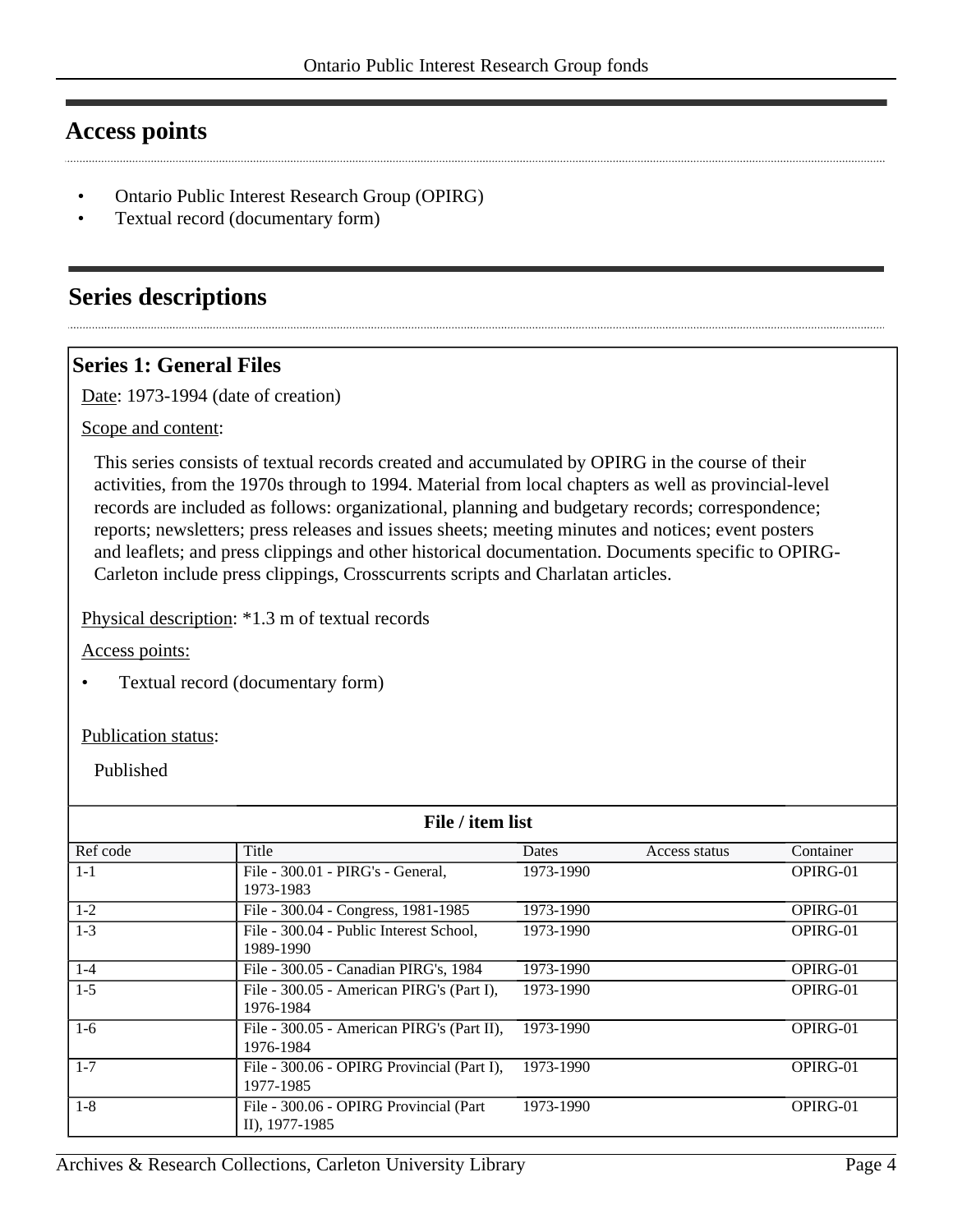Ontario Public Interest Research Group fonds

| $1-9$    | File - 300.06 - OPIRG Provincial (Part<br>III), 1977-1985     | 1973-1990              | OPIRG-01 |
|----------|---------------------------------------------------------------|------------------------|----------|
| $1 - 10$ | File - 300.07 - W-PIRG, 1976-1984                             | 1973-1990              | OPIRG-01 |
| $1 - 11$ | File - 300.07 - OPRIG - Guelph (Part I),                      | 1973-1990              | OPIRG-01 |
|          | 1981-1988                                                     |                        |          |
| $1 - 12$ | File - 300.07 - OPIRG - Guelph (Part II),                     | 1973-1990              | OPIRG-01 |
|          | 1981-1988                                                     |                        |          |
| $1-13$   | File - 300.07 - OPIRG - Guelph 1989 UN                        | 1973-1990              | OPIRG-01 |
|          | Global 500 Award Information, 1989                            |                        |          |
| $1 - 14$ | File - 300.07 - OPIRG - Windsor 1979,<br>1979-1980            | 1973-1990              | OPIRG-01 |
| $1 - 15$ | File - 300.07 - W-PIRG, 1978-1986                             | 1973-1990              | OPIRG-02 |
| $1 - 16$ | File - 300.07 - OPIRG - Brock, 1986                           | 1973-1990              | OPIRG-02 |
| $1 - 17$ | File - 300.07 - OPIRG - Western,                              | 1973-1990              | OPIRG-02 |
|          | 1975-1981                                                     |                        |          |
| $1-18$   | File - 300.07 - OPIRG - Peterborough,                         | 1973-1990              | OPIRG-02 |
|          | 1976-1984                                                     |                        |          |
| $1-19$   | File - 300.07 - OPIRG - Toronto,                              | 1973-1990              | OPIRG-02 |
|          | 1982-1987                                                     |                        |          |
| $1 - 20$ | File - 300.07 - OPIRG - Toronto1990                           | 1973-1990              | OPIRG-02 |
|          | <b>EYC Grant Application</b>                                  |                        |          |
| $1 - 21$ | File - 300.07 - OPIRG - Hamilton,                             | 1973-1990              | OPIRG-02 |
|          | 1981-1986                                                     |                        |          |
| $1 - 22$ | File - 300.07 - OPIRG - Ottawa,                               | 1973-1990              | OPIRG-02 |
|          | 1984-1986                                                     |                        |          |
| $1 - 23$ | File - 300.08 - PIRG's/Discussion Papers                      | 1973-1990              | OPIRG-02 |
|          | (Philosophical), 1983-1985                                    |                        |          |
| $1 - 24$ | File - 300.09 - PIRG's/Discussion Papers,                     | 1973-1990              | OPIRG-02 |
|          | Structure, 1983-1984                                          |                        |          |
| $1-25$   | File - 300.09 - PIRG's/Discussion Papers,                     | 1973-1990              | OPIRG-02 |
|          | Structure, 1976-1983                                          |                        |          |
| $1-26$   | File - 300.10 - Provincial Project                            | 1973-1990              | OPIRG-02 |
|          | Proposals, 1979-1983<br>File - Provincial Board Minutes, 1990 |                        |          |
| $1 - 27$ |                                                               | 1978-1993<br>1978-1993 | OPIRG-03 |
| $1 - 28$ | File - OPIRG -- Annual General Meeting,<br>1985-1986          |                        | OPIRG-03 |
| $1-29$   | File - OPIRG -- Annual General Meeting,                       | 1978-1993              | OPIRG-03 |
|          | 1992                                                          |                        |          |
| $1 - 30$ | File - OPIRG -- Annual General Meeting,                       | 1978-1993              | OPIRG-03 |
|          | 1993                                                          |                        |          |
| $1 - 31$ | File - Board Volunteer Kit                                    | 1978-1993              | OPIRG-03 |
| $1 - 32$ | File - Provincial Board Minutes, 1989                         | 1978-1993              | OPIRG-03 |
| $1 - 33$ | File - Provincial Board Minutes, 1991                         | 1978-1993              | OPIRG-03 |
| $1 - 34$ | File - Provincial Board Minutes,                              | 1978-1993              | OPIRG-03 |
|          | 1985-1988                                                     |                        |          |
| $1 - 35$ | File - Lobbying Initiatives and Letters,                      | 1978-1993              | OPIRG-03 |
|          | 1989-1990                                                     |                        |          |
| $1 - 36$ | File - Lobbying -- Human Rights 500,                          | 1978-1993              | OPIRG-03 |
|          | 1978-1986                                                     |                        |          |
| $1 - 37$ | File - Lobby Letters, 1989-1990                               | 1978-1993              | OPIRG-03 |
| $1 - 38$ | File - Annual General Meeting, 1990                           | 1978-1993              | OPIRG-03 |
| $1-39$   | File - Annual General Meeting, 1991                           | 1978-1993              | OPIRG-03 |
| $1-40$   | File - Lobby Letters, 1992-1993                               | 1978-1993              | OPIRG-03 |
| $1-41$   | File - OPIRG -- History, 1979-1982                            | 1978-1993              | OPIRG-03 |
|          |                                                               |                        |          |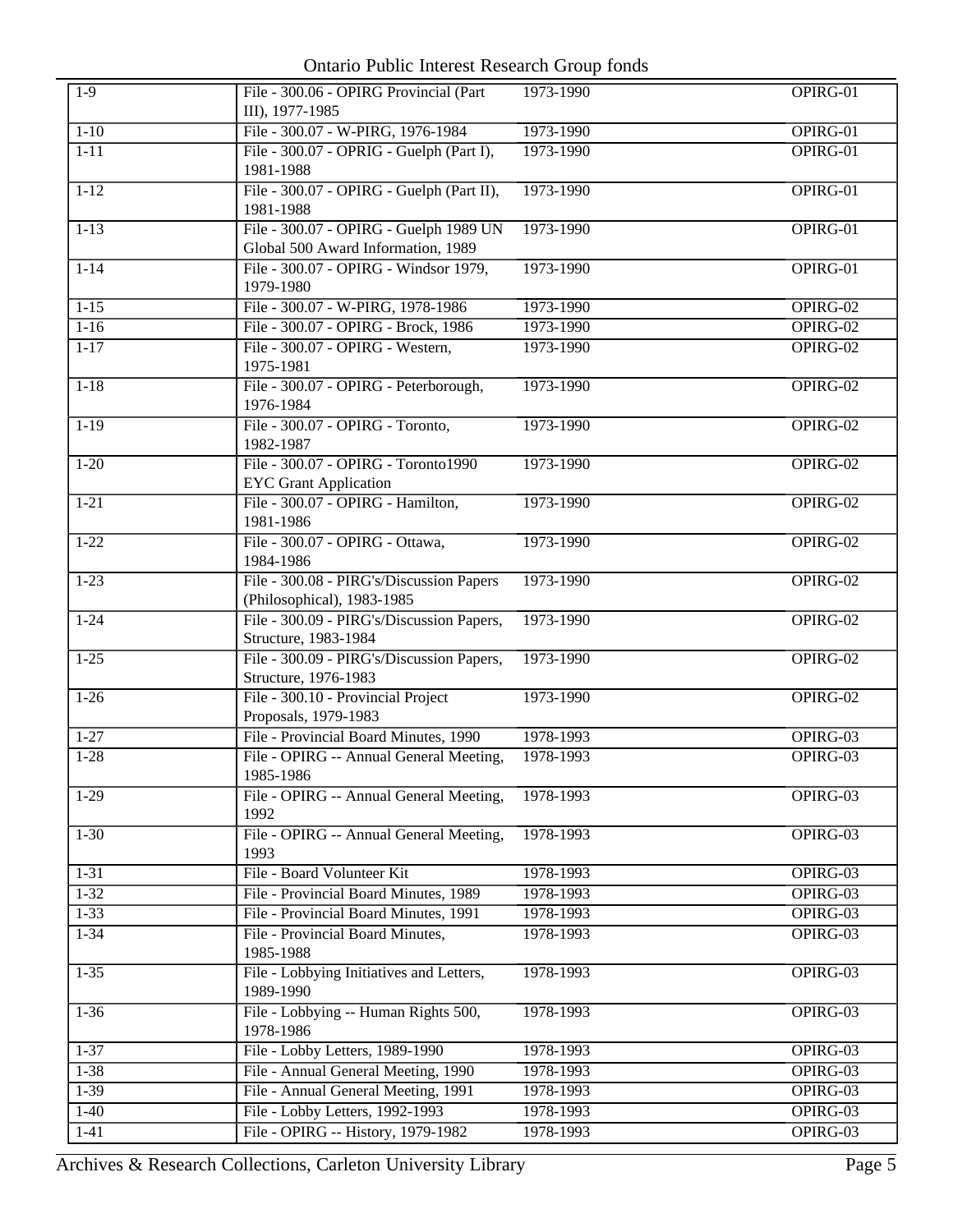Ontario Public Interest Research Group fonds

| $1-42$   | File - Lobby Letters, 1991-1992                               | 1978-1993 | OPIRG-03 |
|----------|---------------------------------------------------------------|-----------|----------|
| $1-43$   | File - Environmental Youth Corps,                             | 1980-1993 | OPIRG-04 |
|          | 1989-1992                                                     |           |          |
| $1 - 44$ | File - Grant Applications: Summer                             | 1980-1993 | OPIRG-04 |
|          | (Seed), 1985-1986                                             |           |          |
| $1-45$   | File - Current Correspondence, May                            | 1980-1993 | OPIRG-04 |
|          | 1989-June 1990                                                |           |          |
| $1-46$   | File - Correspondence, 1986                                   | 1980-1993 | OPIRG-04 |
| $1-47$   | File - Correspondence, 1984-1985                              | 1980-1993 | OPIRG-04 |
| $1-48$   | File - Correspondence, 1983-1984                              | 1980-1993 | OPIRG-04 |
| $1-49$   | File - Correspondence, 1982-1983                              | 1980-1993 | OPIRG-04 |
| $1 - 50$ | File - Correspondence, 1981-1982                              | 1980-1993 | OPIRG-04 |
| $1-51$   | File - Correspondence, 1980-1981                              | 1980-1993 | OPIRG-04 |
| $1-52$   | File - Current Correspondence,                                | 1980-1993 | OPIRG-04 |
|          | 1990-1991                                                     |           |          |
| $1 - 53$ | File - Current Correspondence,                                | 1980-1993 | OPIRG-04 |
|          | 1991-1992                                                     |           |          |
| $1 - 54$ | File - Grant Applications -- CEIC,                            | 1980-1993 | OPIRG-04 |
|          | Summer 1987                                                   |           |          |
| $1-55$   | File - Correspondence (Part 1),                               | 1980-1993 | OPIRG-04 |
|          | 1992-1993                                                     |           |          |
| $1-56$   | File - Correspondence (Part 2),                               | 1980-1993 | OPIRG-04 |
|          | 1992-1993                                                     |           |          |
| $1-57$   | File - Grant Applications, 1985-1986                          | 1980-1993 | OPIRG-04 |
| $1 - 58$ | File - Grant Applications, 1983-1984                          | 1980-1993 | OPIRG-04 |
| $1-59$   | File - Grant Applications -- Actual and<br>Samples, 1984-1985 | 1980-1993 | OPIRG-04 |
| $1 - 60$ | File - Grant Applications, 1982                               | 1980-1993 | OPIRG-04 |
| $1-61$   | File - Refund Questionnaires, 1983-1991                       | 1980-1993 | OPIRG-04 |
| $1-62$   | File - Board Minutes and Development,                         | 1980-1993 | OPIRG-04 |
|          | 1987-1988                                                     |           |          |
| $1-63$   | File - Board Minutes, 1985-1986                               | 1980-1993 | OPIRG-04 |
| $1 - 64$ | File - Board Minutes, 1984-1985                               | 1980-1993 | OPIRG-04 |
| $1-65$   | File - Board Agendas/ Notes/ Minutes,<br>1992-1993            | 1980-1993 | OPIRG-04 |
| $1-66$   | File - Board Minutes, 1983-1984                               | 1980-1993 | OPIRG-04 |
| $1-67$   | File - Board Minutes, 1982-1983                               | 1980-1993 | OPIRG-04 |
| $1-68$   | File - Board Minutes, 1981-1982                               | 1980-1993 | OPIRG-04 |
| $1-69$   | File - Board Meeting Minutes,                                 | 1980-1993 | OPIRG-04 |
|          | 1985-1986                                                     |           |          |
| $1 - 70$ | File - Board Meeting Minutes,                                 | 1982-1994 | OPIRG-05 |
|          | 1986-1987                                                     |           |          |
| $1 - 71$ | File - Board Meeting Minutes,                                 | 1982-1994 | OPIRG-05 |
|          | 1987-1988                                                     |           |          |
| $1 - 72$ | File - Board Meeting Minutes,                                 | 1982-1994 | OPIRG-05 |
|          | 1988-1989                                                     |           |          |
| $1 - 73$ | File - Board Minutes, 1989-1990                               | 1982-1994 | OPIRG-05 |
| $1 - 74$ | File - Campaign Information, 1989                             | 1982-1994 | OPIRG-05 |
| $1 - 75$ | File - Brown Bag Seminars                                     | 1982-1994 | OPIRG-05 |
| $1 - 76$ | File - Bookchin, Murray, March 1993                           | 1982-1994 | OPIRG-05 |
| $1 - 77$ | File - Major Speakers, 1982-1983                              | 1982-1994 | OPIRG-05 |
| $1 - 78$ | File - Major Speakers, 1984-1986                              | 1982-1994 | OPIRG-05 |
| $1-79$   | File - Wolf, Naomi, 1991-1992                                 | 1982-1994 | OPIRG-05 |
|          |                                                               |           |          |